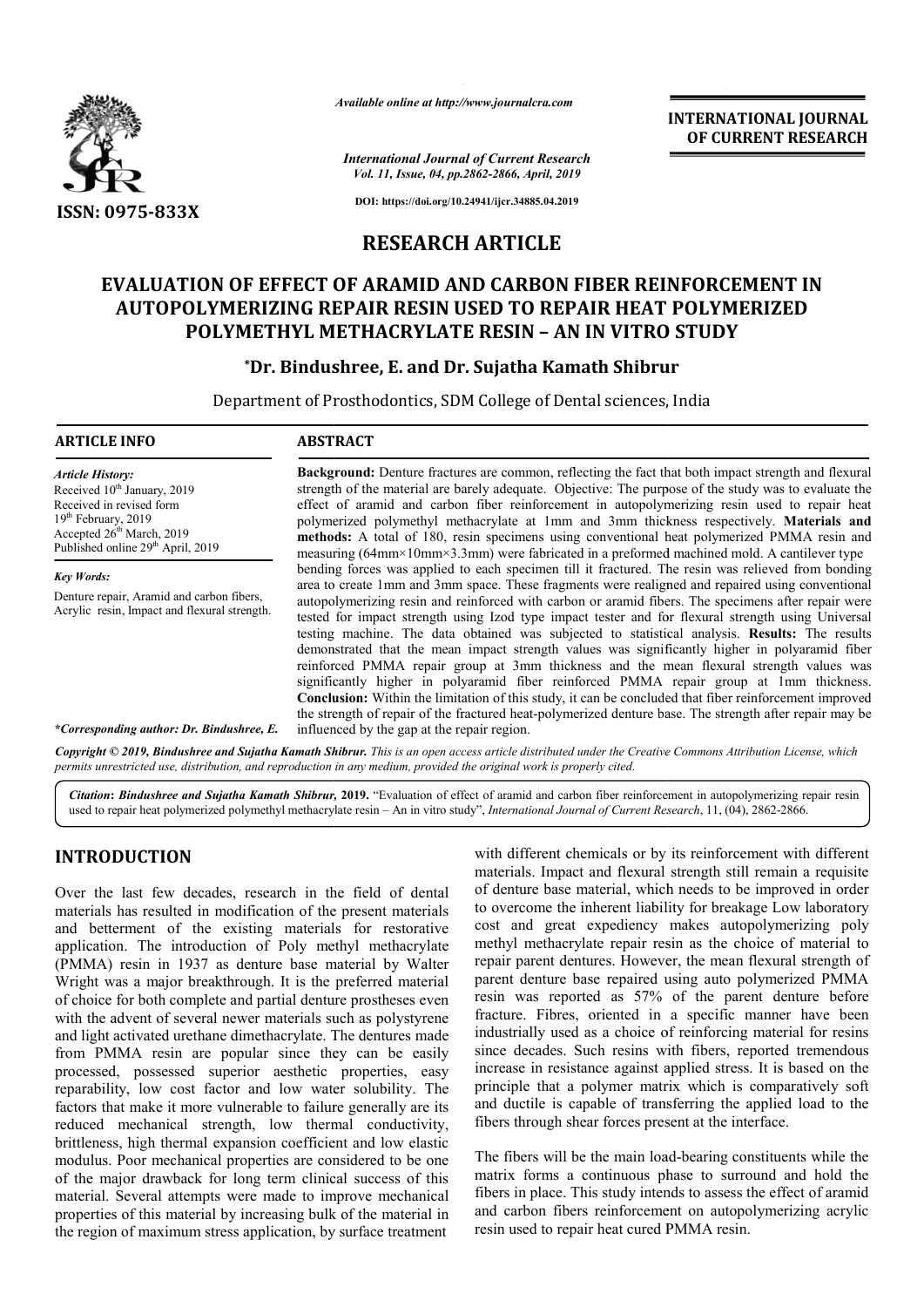# **MATERIALS AND METHODS**

Preparation of the mould: A custom made three piece stainless steel metal mold of dimensions (160mm× 100mm×3.3mm) was fabricated (HABIK institute Mangalore). The centre piece of the mold consisted of five rectangular cavities. Each cavity was of the dimension 64mm×1 0mm×3.3mm (Length×Width×Thickness) according to ISO 1567:19991. The three pieces of the custom made mold were assembled using four screws, at the corner of the mold and tightened using Taparia 5mm long ball point mm size Allen Key-KB 5L. (Fig. 1).



**Fig. 1. Stainless steel metal mold**

**Preparation of the acrylic resin specimens:** A total of 180 heat cure acrylic resin specimens were fabricated. The mold space was coated with a thin layer of white petroleum jelly for easy retrieval of the heat polymerized specimens. Conventional heat cured PMMA denture base resin was mixed in a porcelain jar according to manufacturer's recommended ratio (24g polymer to 10 ml of monomer). The resin when in dough stage was kneaded thoroughly and packed in the mould space. Trial closure was not done. Metal mold was closed under 2 MPa pressure in a bench press and bench cured for 60 minutes at room temperature. Following bench curing the screws were tightened at the four corners of the mold to maintain the pressure and the mold was removed from the hydraulic press. PMMA resin was polymerized using conventional compression molding technique. The mold was kept in a temperature controlled acrylizer and processing was carried out using the rapid curing cycle at 74 degree centigrade for 2 hours followed by boiling at 100 degree centigrade for 1 hour. After the curing cycle was completed, the metal mold was bench cooled to room temperature. The test specimens were carefully retrieved from the mold and flash if any was trimmed using fine grade tungsten carbide bur. All specimen surfaces were smoothened using 120 grit sand papers and each specimen was polished using rag wheel and felt cone with pumice slurry for 15 sec at the rate of 2800 rpm. The dimensions of the finished specimens (64mm×10mm×3.3mm) 1 were verified using vernier callipers and soaked overnight in water.

One surface of the test specimens was marked using an indelible marker. All the specimens were divided into two groups containing 90 samples each to check for impact strength and flexural strength respectively. The specimens in each group were distributed randomly into three groups, each group was further divided into two subgroups; each subgroup consisted of 15 specimens (n=15). A cantilever type bending forces was applied to each specimen till it fractured. These fractured specimens were realigned using the markings made earlier on one surface. The resin was relieved from bonding area to create 1mm and 3mm space. These realigned and relieved fragments were placed back into the mold cavity and repaired using conventional autopolymerizing resin and autopolymerizing resin reinforced with carbon or aramid fibers.

**Unreinforced auto polymerizing PMMA resin repair:** The surfaces to be repaired was wetted with auto polymerizing monomer for 1 minute. The auto polymerizing resin was mixed in a porcelain jar according to manufacturer's recommended ratio (24g polymer to 10 ml of monomer). The resin when in dough stage was kneaded thoroughly and packed in the mold cavity. The repair resin was allowed to polymerize in a pneumatic unit for 30 minutes at room temperature and 20 psi. **Carbon fiber reinforced repair:** A two step repair procedure was performed. The first step involved wetting of the surfaces to be repaired with auto polymerizing monomer for 1 minute followed by auto polymerizing resin repair.2 The second step involved preparing a trough 6mm long and 1mm thick /deep and packing the space with Carbon fibers. A little of this space was packed with auto polymerizing resin mixed according to manufacturer's recommended ratio (24g polymer to 10 ml of monomer). The carbon fibers were coated with silane coupling agent (Silane A174) just prior to repair to provide proper adhesion between fibers and PMMA resin. Once the fibers were embedded in the auto polymerizing resin, additional auto polymerizing resin was packed over the fibers until the joint was slightly overfilled. The repair resin was allowed to polymerize in a pneumatic unit for 30 minutes at room temperature and 20 psi. Repair and reinforcement was carried out for carbon fiber reinforced repair at 3mm thickness in a similar manner (Fig. 2).



**Fig. 2. Carbon fiber reinforced repaired sample**

**Polyaramid fiber reinforced repair:** A two step repair procedure was performed. The first step involved wetting of the surfaces to be repaired with auto polymerizing monomer for 1 minute followed by auto polymerizing resin repair.2 The second step involved preparing a trough 6mm long and 1mm thick /deep and packing the space with reinforcing Polyaramid fibers. A little of this space was packed with auto polymerizing resin mixed according to manufacturer's recommended ratio (24g polymer to 10 ml of monomer). The polyaramid fibers of 6mm length were prewetted using monomer and placed evenly such that their orientation was perpendicular to the applied force. Once the fibers were placed, additional auto polymerizing resin was packed over the fibers until the joint was slightly overfilled. The repair resin was allowed to polymerize in a pneumatic unit for 30 minutes at room temperature and 20 psi. A uniform flat surface was created for all samples by finishing them using 120 grit sand paper and polishing with rag wheel and felt cone using pumice slurry. Repair and reinforcement was carried out for polyaramid fiber reinforced repair at 3mm thickness in a similar manner (Fig. 3).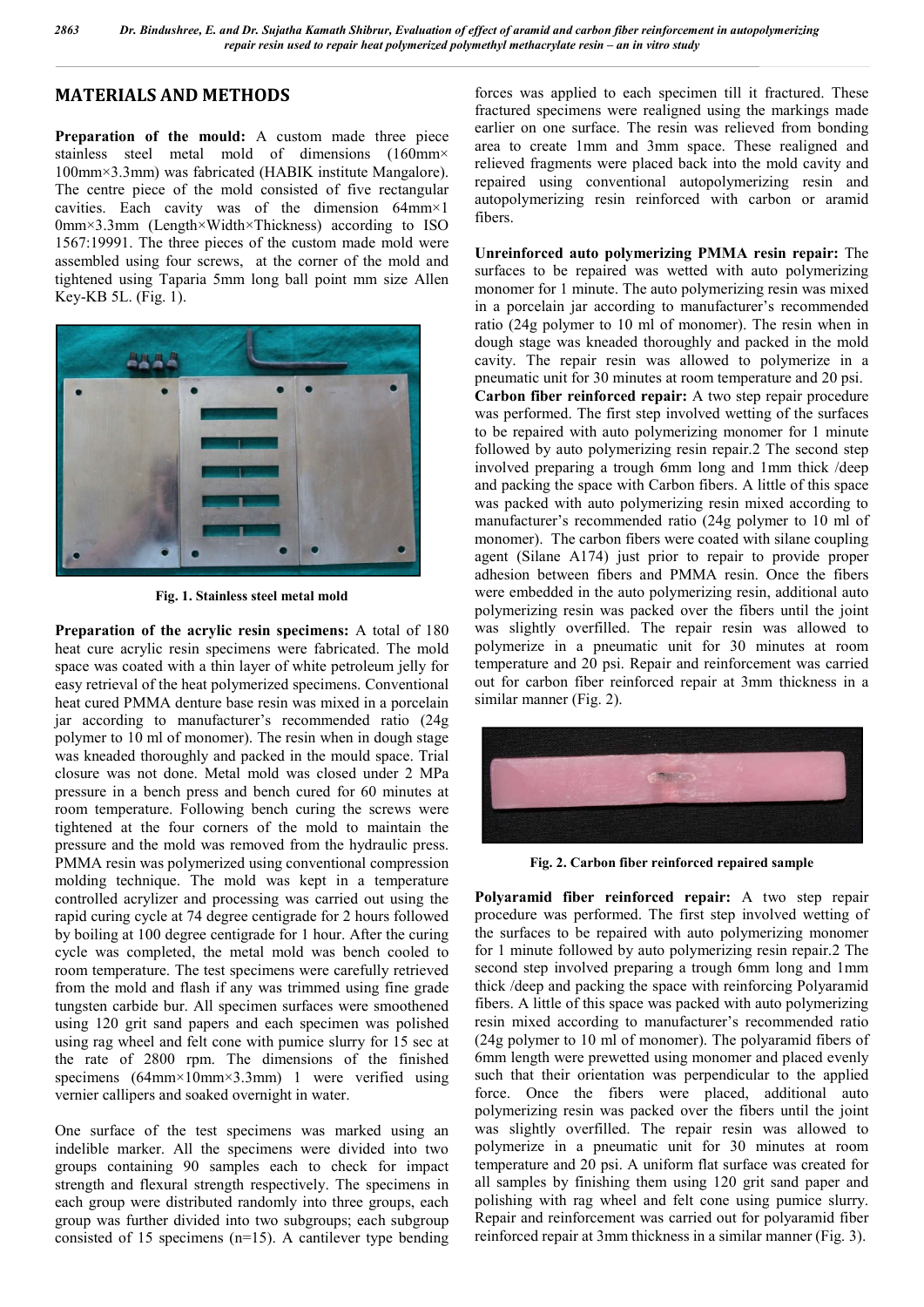

**Fig. 3. Aramid fiber reinforced repaired sample**

**Testing of samples for impact strength and flexural strength:** The specimens after repair were tested for impact strength using Izod type impact tester (computerized, software based) (Fig. 4). and for flexural strength using Universal testing machine [ACME Engineers, Model no.UNITEST-10, India] (Fig. 5). The specimens used for testing of impact strength were mounted vertically between the plates of Izod type impact tester (computerized, software based). The striker was raised to a specific height and then released; this striker then swung downwards hitting the mounted specimen mimicking a sudden impact. The impact strength value of the material was determined from the energy required to break the specimens.



**Fig. 4. Izod impact testing machine with specimen in position**



**Fig. 5. Universal testing machine with specimen in position**

Impact strength was calculated by the software within the machine using the formula: KJ/m2: Where, J was impact energy, m was thickness of specimen. The specimens used for testing flexural strength were mounted on the plates of Universal Testing Machine. Accuracy of the machine was +|- 1% with cross head speed set at 5mm/minute and distance between supports was 50 mm. A three point bending test was carried out for each specimen till they were fractured. The energy needed to break the specimen was recorded and flexural strength values were calculated. Flexural strength was calculated using the formula: 3PL/2bd2 Where, P was fracture load, L was span between supports, d was thickness of specimen, b was width of specimen.

**Statistical analysis:** The data obtained was subjected to statistical analysis using, one-way ANOVA and the differences among the groups were assessed using Newman-Keuls multiple posthoc tests. P-values less than 0.05 were considered to be statistically significant.



**Fig. 6. Comparison of six study groups with mean impact strength scores**



**Fig. 7. Comparison of six study groups with mean flexural strength score**

#### **RESULTS**

The mean impact strength of the unreinforced auto polymerizing PMMA repair at 1mm thickness subgroup was 2.15 KJ/m2 and repair at 3mm thickness subgroup was 2.27 KJ/m2. Carbon fiber reinforced repair at 1mm thickness subgroup was 2.80 KJ/m2 and repair at 3mm thickness subgroup was 2.74 KJ/m2. Polyaramid fiber reinforced repair at 1mm thickness subgroup was 3.43 KJ/m2 and repair at 3mm thickness subgroup was 3.59 KJ/m2. The data obtained was validated for normal distribution using Kolmogorov Smirnov test and were further analysed using One-way ANOVA test.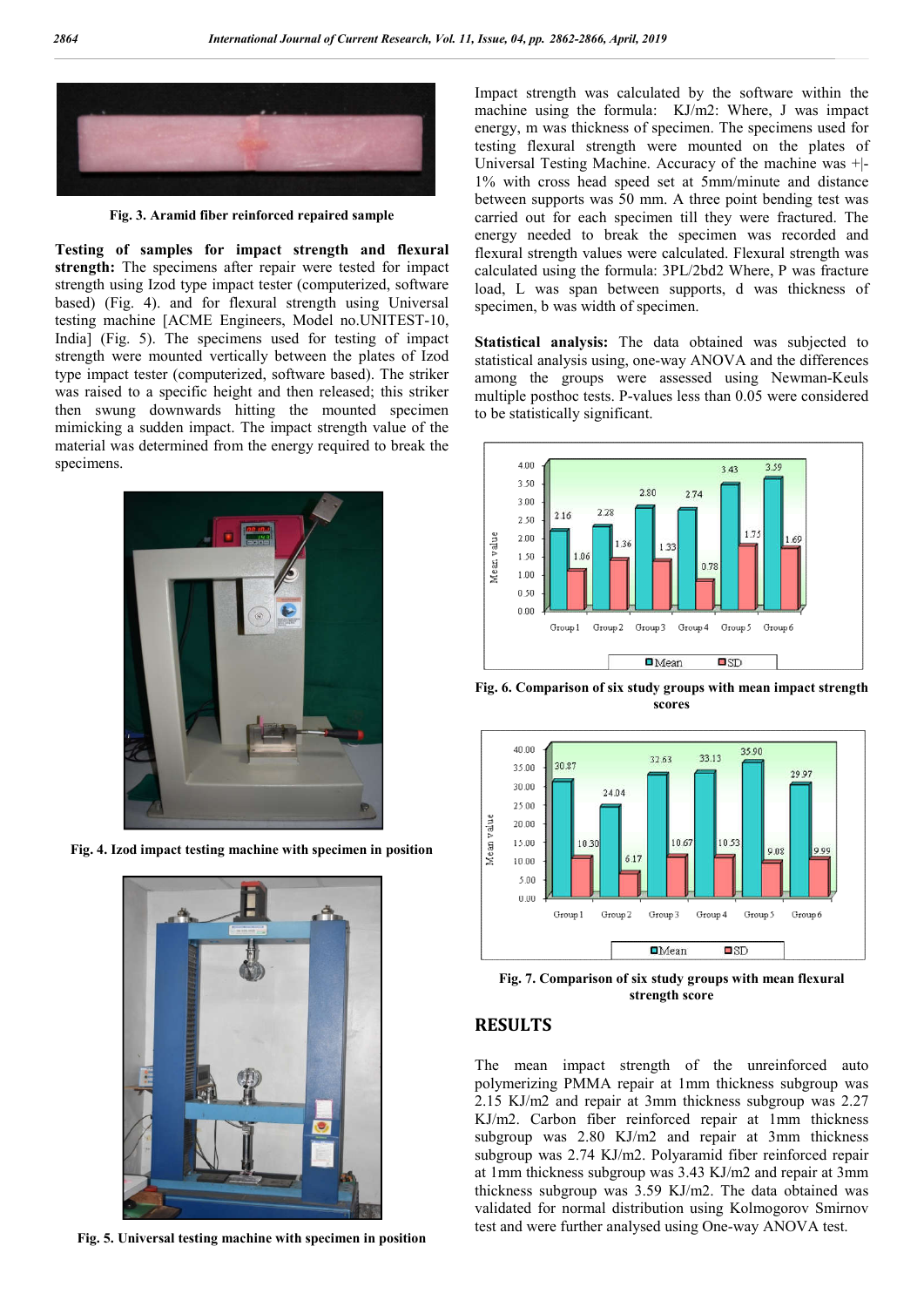**Table 1. The materials used in this study**

| Material                       | Manufacturer                                 |
|--------------------------------|----------------------------------------------|
| DPI Heat Cure acrylic resin    | Dental Products of India Ltd. Mumbai, India. |
| DPI cold Cure acrylic resin    | Dental Products of India Ltd. Mumbai, India. |
| Aramid fibers (Kevlar)         | DuPont company, Wilmington, Delaware.        |
| Carbon fibers                  | Techinstros, Nagpur, India.                  |
| Silane A 174 (coupling agent). |                                              |

One way ANOVA test done to compare the mean impact strength between the 6 study groups as P values were 0.0249, which was statistically significant. Newman-Keuls multiple posthoc procedures was done for pair wise comparison of the 6 study groups. The results demonstrated that the mean impact strength was found to be significantly higher in polyaramid reinforced PMMA repair group at 3mm thickness when compared to remaining groups. The mean flexural strength of the unreinforced auto polymerizing PMMA repair at 1mm thickness subgroup was 30.87 MPa and repair at 3mm thickness subgroup was 24.03 MPa. Carbon fiber reinforced repair at 1mm thickness subgroup was 32.63 MPa and repair at 3mm thickness subgroup was 33.12 MPa. Polyaramid fiber reinforced repair at 1mm thickness subgroup was 35.90 MPa and repair at 3mm thickness subgroup was 29.96 MPa. The data obtained was validated for normal distribution using Kolmogorov Smirnov test and analysed using One-way ANOVA test. One way ANOVA test done to compare mean flexural strength between the 6 study groups as P values were 0.0290, which was statistically significant. Newman-Keuls multiple posthoc procedures were done to check for pair wise comparison of the 6 study groups. The results demonstrated that the mean flexural strength was found to be significantly higher in polyaramid reinforced PMMA repair group at 1mm thickness when compared to remaining groups.

# **DISCUSSION**

The present study was conducted to evaluate the effect of aramid and carbon fiber reinforcement in auto polymerizing resin used to repair heat polymerized polymethyl methacrylate with the repair gap at 1mm and 3mm thickness. Impact strength and flexural strength were the parameters tested to determine the changes if any after reinforcement. The measurement conditions used in this study were designed to simulate clinical conditions, where the thickness of the test specimens was around 3.3mm which stays within the thickness range of actual denture base polymer and the span of the impact and flexural test approximates to chewing.

**Carbon fibers:** Carbon fibers were made commercially available by Edison in the late 19th century by carbonizing thin bamboo shoots. The bulk of carbon fibers today is made by heating polyacrylonitrate in air at 200–250 °C and then in an inert atmosphere at 1200 °C. This process removes hydrogen, nitrogen and oxygen, leaving a chain of carbon atoms and thus forming carbon fibers (Yazdanie and Mahood, 1985). Carbon fibers can be added to PMMA as loose strands or in woven mat form. Dry fibers are difficult to handle, so the fibers can be wetted with monomer to form tows of wet fiber which have improved handling characteristics. In the present study carbon fibers were used in the form of loose strands, as it has been concluded that the properties after reinforcement with carbon in strand form were superior to woven mat form.3 Although use of carbon as a method of reinforcing PMMA had produced promising results, it has certain disadvantages like difficult handling characteristics of the fibers, need for precise

placement in the resin, difficulty in polishing the denture base with carbon fibers incorporated and poor aesthetics due to the black color. The potential toxicity of these fibers was addressed in a study by Manley, Bowman and Cook (1979) who reported no long term toxicity or carcinogenicity involving the implantation of carbon fibers in rats.

**Aramid fibers:** Aramid is an organic compound called polypara-phenylene terephthalamide synthetic aramid polymer and is marketed as Kevlar. Polyaramid fiber has superior wettability compared to carbon fiber and does not require treatment with a coupling agent. Polyaramid fibers have greater tensile strength and modulus when compared to nylon, E-glass and carbon fibers. Problems encountered with the use of polyaramid fibers during trial packing may limit its routine application in denture base reinforcement. Lateral spreading of the fibers during packing of the acrylic resin results in a rough denture surface with extruded fibers that may cause mucosal irritation and discomfort to the patient. This can be avoided by careful handling of fibers during packing, proper finishing and polishing of dentures. Studies conducted by (Lee, Kelly and Kennedy, 1983; Dunnigan, Nadeau and Paradis, 1984) found no evidence of toxicity with the use of polyaramid fibers.

A sudden blow to the denture or accidental dropping during cleaning, coughing or sneezing results in denture fracture. Energy absorbed by the denture due to a sudden impact exceeds the mechanical capacity of the denture base material resulting in impact failure. The resin specimens with carbon and aramid fiber showed an increase in the impact strength compared to the unreinforced auto polymerizing PMMA specimens. This might be attributed to the presence of reinforcement fibers which absorb the impact force along their length to provide strength and stiffness to the specimen in one direction, resulting in higher absorption of energy compared with un-reinforced specimens. Increase in impact strength shown by aramid fiber reinforced group was significantly higher than that shown by carbon fiber. Aramid fibers are hydrophilic in nature and have high surface energy exhibiting good interfacial energy and better compatibility with PMMA when compared to carbon fibers. Increased bulk of the repair material helps to absorb the impact energy better. Hence repair with 3mm thickness shows improved impact strength characteristics, when compared to 1mm thickness repair. The results of present study are in agreement with the findings of Mullarky (1985) who concluded that the increase in the impact strength and fatigue resistance of acrylic resin appliances reinforced with unidirectional aramid fibre. The research work of Berrong, Weed and Young (1990) also reported a significant improvement of impact strength with aramid fiber content up to 2%. Flexural fatigue in the denture occurs, when denture is subjected to repeated biting and masticatory load as microscopic cracks develop in the area of stress concentration. Continued loading, causes these cracks fuse to an ever growing fissure that insidiously weakens the material. Failure eventually results from a final loading cycle that exceeds the mechanical capacity of the remaining sound portion of the denture base material. In this study all fiber reinforced specimens showed higher flexural strength than unreinforced auto polymerising PMMA resin group. This is because the addition of synthetic fibers will strengthen the resultant acrylic resin and prevent the propagation of a crack when stresses are applied. The specimen group showing the most significant improvement in flexural strength values was polyaramid fibers incorporated at 1mm repair gap. Aramid fibers are hydrophilic